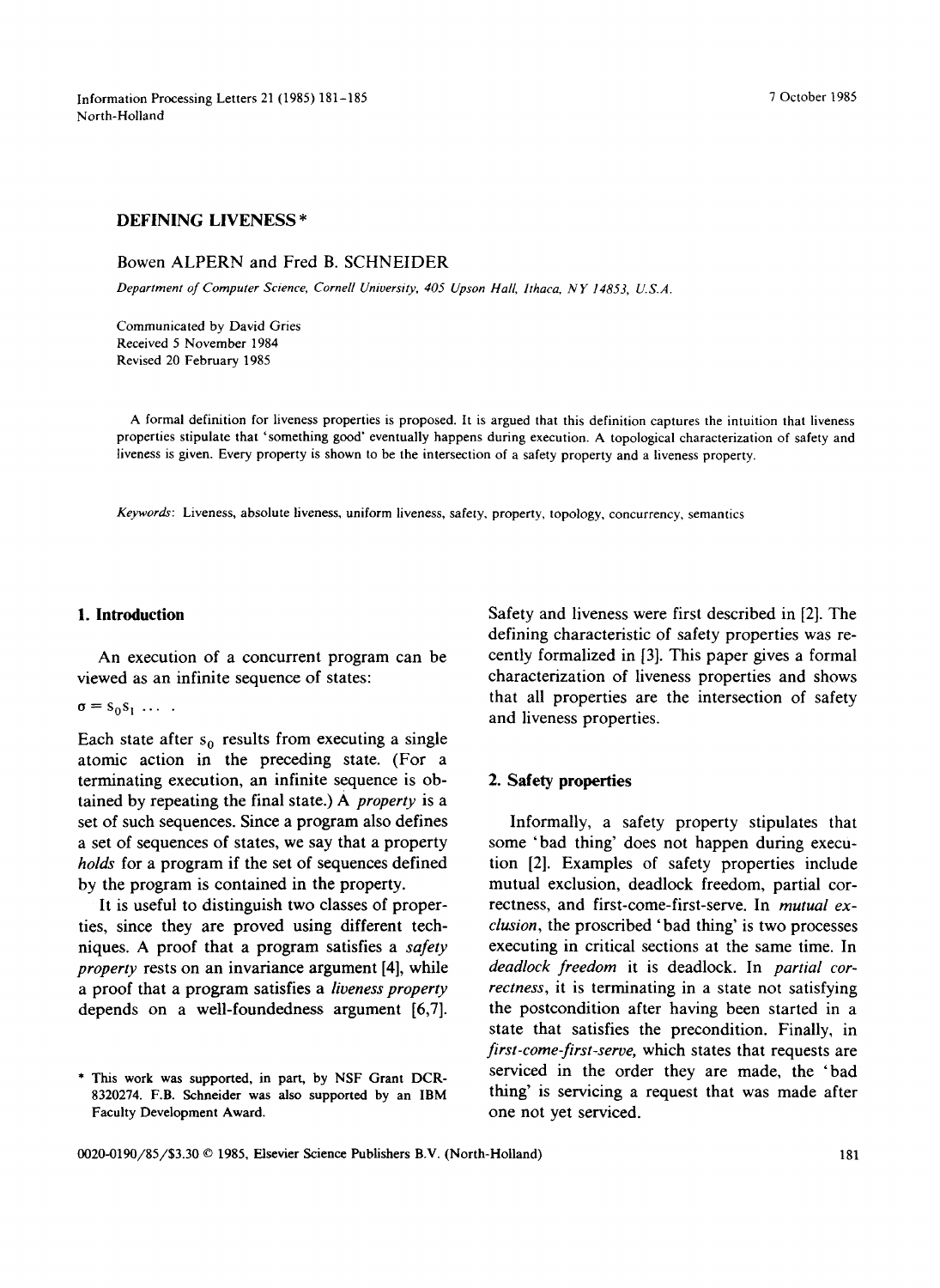We now formalize safety.<sup> $1$ </sup> Let S be the set of program states,  $S^{\omega}$  the set of infinite sequences of program states, and S\* the set of finite sequences of program states. An execution of any program can be modeled as a member of  $S<sup>\omega</sup>$ . We call elements of S<sup>®</sup> executions and elements of S<sup>\*</sup> *partial executions* and write  $\sigma \models P$  when execution  $\sigma$  is in property P. Finally, let  $\sigma_i$  denote the partial execution consisting of the first i states in  $\sigma$ .

For P to be a safety property, if P does not hold for an execution, then at some point some 'bad thing' must happen. Such a 'bad thing' must be irremediable because a safety property states that the 'bad thing' never happens during execution. Thus, P is a *safety property* if and only if the following holds.

## Safety

$$
(\forall \sigma : \sigma \in S^{\omega} : \n\sigma \nvDash P \Rightarrow (\exists i : 0 \leq i : (\forall \beta : \beta \in S^{\omega} : \sigma_i \beta \nvDash P))).
$$

There are two things to notice about this definition. First, the definition does not restrict a 'bad thing' except to require that it be *discrete--if* the 'bad thing' happens during an execution, then there is an identifiable point at which it happens. Second, a safety property can never require that something happens sometime, as opposed to always. Thus, the definition merely stipulates that a safety property unconditionally prohibits a 'bad thing' from occurring and if it does occur, there is an identifiable point at which this can be recognized.

### **3. Liveness properties**

Informally, a liveness property stipulates that a 'good thing' happens during execution [2]. Exampies of liveness properties include starvation freedom, termination, and guaranteed service. In *starvation freedom,* which states that a process makes progress infinitely often, the 'good thing' is making progress. In *termination,* which asserts that a program does not run forever, the 'good thing' is completion of the final instruction. Finally, in *guaranteed service,* 2 which states that every request for service is satisfied eventually, the 'good thing' is receiving service.

The thing to observe about a liveness property is that no partial execution is irremediable: it always remains possible for the required 'good thing' to occur in the future.<sup>3</sup> We take this to be the defining characteristic of liveness since if some partial execution were irremediable, then it would be a 'bad thing'; liveness properties cannot proscribe a 'bad thing', they can only prescribe a 'good thing'.

We now formalize liveness. A partial execution  $\alpha$  is *live* for a property P if and only if there is a sequence of states  $\beta$  such that  $\alpha\beta \vDash P$ . A *liveness property* is one for which every partial execution is live. Thus, P is a liveness property if and only if the following holds.

#### **Liveness**

$$
(\forall \alpha : \alpha \in S^* : (\exists \beta : \beta \in S^{\omega} : \alpha \beta \models P)).
$$

Again, there are two things to notice about this definition. First, the definition does not restrict what a 'good thing' can be; it does not even require that the 'good thing' be discrete. In starvation freedom the 'good thing'--progress--is an infinite collection of discrete events. In this way, 'good things' are fundamentally different from 'bad things'. Second, a liveness property cannot stipulate that some 'good thing' *always* happens, only that it eventually happens.

We believe that no definition of liveness can be more permissive than the one given above. Suppose, by way of contradiction, that P is a liveness property that does not satisfy our definition. There

This formalization differs slightly from the one proposed in [3]. Under Lamport's assumption that properties are preserved under finite repetition of individual states ('stuttering'), both definitions are equivalent [1]. A property that is not invariant with respect to stuttering is "the value of x differs in any two successive states". We believe this should be considered a safety property, and it meets our definition but not Lamport's.

<sup>2</sup> This is called *responsiveness* in [5].

 $3$  "While there's life there's hope."- Cicero.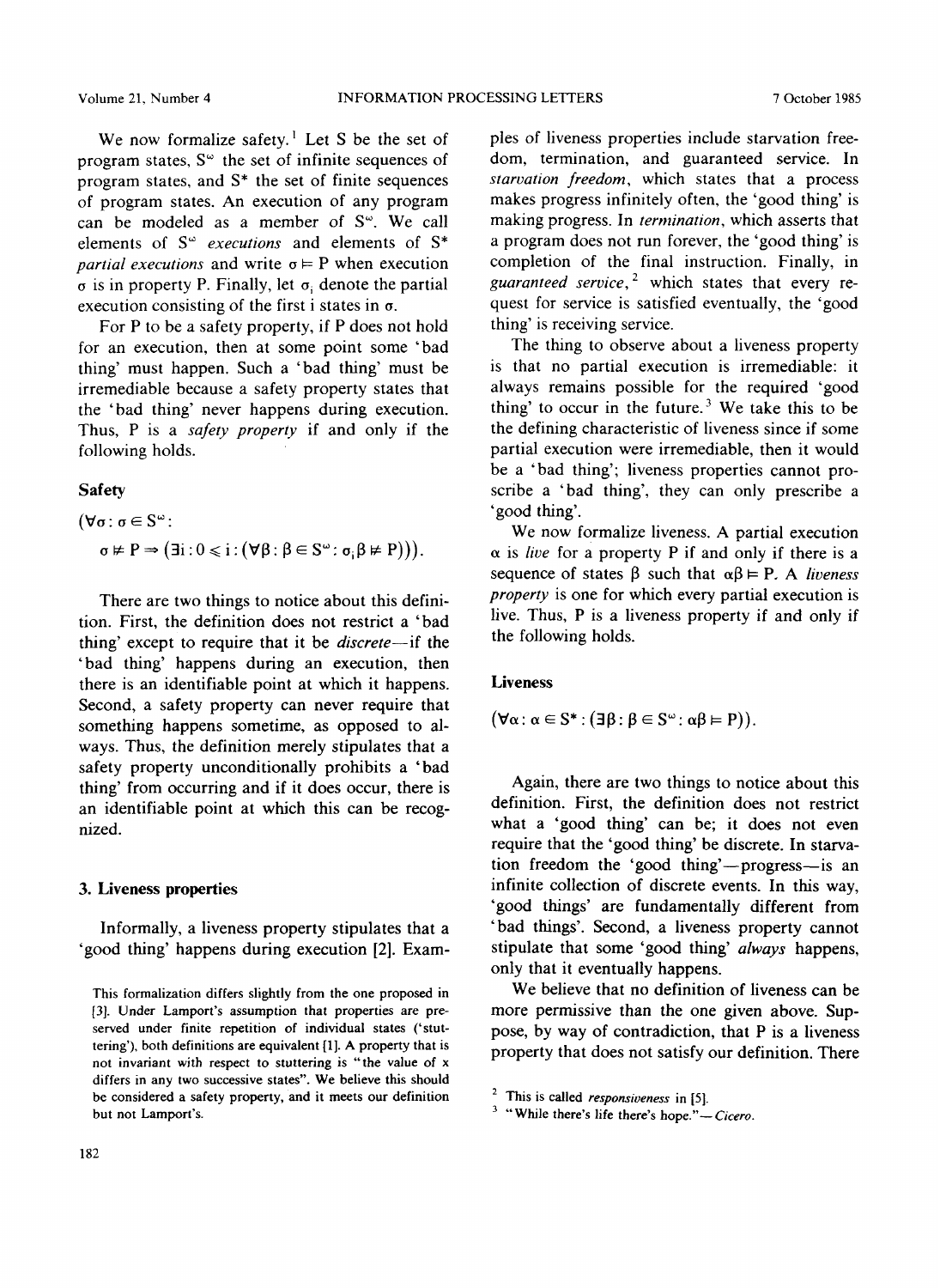must be some partial execution  $\alpha$  such that

 $(\forall \beta : \beta \in S^{\omega} : \alpha \beta \neq P).$ 

Clearly,  $\alpha$  is a 'bad thing' proscribed by P. Thus, P is in part a safety property and not a liveness property, as was assumed.

Obviously, definitions for liveness more restrictive than ours are possible. One candidate we have investigated is the following.

## **Uniform Liveness**

 $(\exists \beta : \beta \in S^{\omega} : (\forall \alpha : \alpha \in S^* : \alpha \beta \models P)).$ 

P is a uniform-liveness property if and only if there is a single execution  $(\beta)$  that can be appended to every partial execution  $(\alpha)$  so that the resulting sequence is in P. Another definition has been proposed by Sistla [10].

# **Absolute Liveness**

$$
(\exists \gamma : \gamma \in S^{\omega} : \gamma \models P)
$$
  
 
$$
\wedge (\forall \beta : \beta \in S^{\omega} : \beta \models P \Rightarrow (\forall \alpha : \alpha \in S^* : \alpha \beta \models P)).
$$

P is an absolute-liveness property if and only if it is nonempty and any execution  $(\beta)$  in P can be appended to any partial execution  $(\alpha)$  to obtain a sequence in P.

It is instructive to contrast these formal definitions. L is a liveness property if any partial execution  $\alpha$  can be extended by some execution  $\beta$  so that  $\alpha\beta$  is in L—the choice of  $\beta$  may depend of  $\alpha$ . U is a uniform-liveness property if there is a single execution  $\beta$  that extends all partial executions  $\alpha$ such that  $\alpha\beta$  is in U. And, A is an absolute-liveness property if it is nonempty and any execution  $\beta$  in A can be used to extend all partial executions a. Any absolute-liveness property is a uniformliveness property and any uniform-liveness property is a liveness property.

While absolute liveness characterizes an interesting class of properties, we do not believe it includes all properties that should be considered liveness. Any *leads-to* property (e.g., guaranteed service) is not an absolute-liveness property. Such properties 4 are characterized as follows.

<sup>4</sup> These are the *eventuality properties* of Manna and Pnueli [5]. <sup>5</sup> In temporal logic this property is denoted by  $E_1$  11  $E_2$ .

**Leads-to.** *Any occurrence of an event of type*  $E_1$  *is eventually followed by an occurrence of an event of*   $type E<sub>2</sub>$ .

When  $E_2$  is satisfiable, such properties are liveness properties- $E_2$  is the prescribed 'good thing' [2]. To see that a leads-to property is not an absolute-liveness property, consider an execution  $\beta$  in which no event of type E<sub>1</sub> or E<sub>2</sub> happens. Leads-to holds on  $\beta$ . However, appending  $\beta$  to a partial execution consisting of a single event of type  $E_1$  yields an execution that does not satisfy the property.

We also believe that uniform liveness does not correctly capture the intuition for liveness. An example of a liveness property that is not a uniform-liveness property is characterized as follows.

**Predictive.** *If A initially holds, then after some partial execution B always holds; otherwise, after some partial execution B never holds.* 

We believe this to be a liveness property, because it requires some 'good thing' (either 'always B' or 'always  $-B'$ ) to happen eventually. It is not a uniform-liveness property since there is no *single*  sequence that can succesfully extend all partial executions.

# **4. Other properties**

Many properties are neither safety nor liveness. For example, any property characterized as follows:  $5$ 

Until. *Eventually an event of type*  $E_2$  will happen and all preceding events are of type  $E_1$ .

is the intersection of a safety property and a liveness property. The safety property is " $-E_1$ " before  $E_2$ ' does not happen' and the liveness property is  $E_2$  eventually happens'. Total correctness is also the intersection of a safety property (partial correctness) and a liveness property (termination). In fact, every property is the intersection of a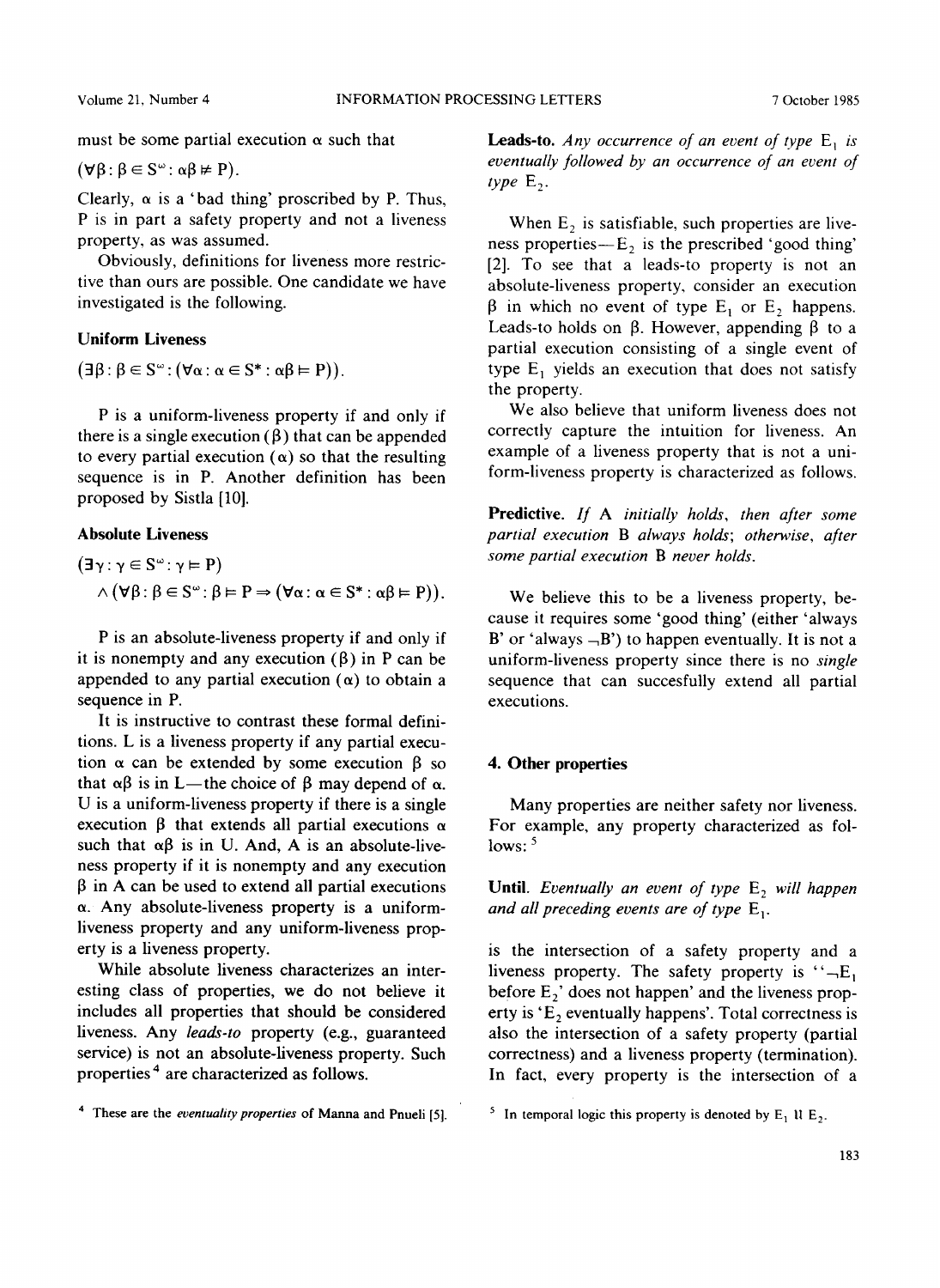safety property and a liveness property. The proof of this (below) depends on a topological characterization of safety and liveness proposed by Plotkin<sup>6</sup> [9], who was motivated by Smyth [11].

There is a natural topology of  $S^{\omega}$  in which safety properties are exactly the closed sets, and liveness properties (as defined above) are exactly the dense sets. The basic open sets of this topology are the sets of all executions that share a common prefix. As usual, an open set is the union of basic open sets, a closed set is the complement of an open set, and a dense set is one that intersects every nonempty open set. It is now possible to prove the following.

Theorem 1. *Every property P is the intersection of a safety property and a liveness property.* 

**Proof.** Let  $\bar{P}$  be the smallest safety property containing P and let L be  $\overline{\neg(P-P)}$ . Then,

$$
L \cap \overline{P} = \neg(\overline{P} - P) \cap \overline{P}
$$
  
=  $(\neg \overline{P} \cup P) \cap \overline{P}$   
=  $(\neg \overline{P} \cap \overline{P}) \cup (P \cap \overline{P})$   
=  $P \cap \overline{P} = P$ .

 $\mathbb{R}^2$ 

It remains to show that L is dense, and hence a liveness property. By way of contradiction, suppose there is a nonempty open set O contained in  $-L$  and thus L is not dense. Then,  $O \subseteq (\overline{P}-P)$ . Consequently,  $P \subseteq (\overline{P} - O)$ . The intersection of two closed sets is closed, so  $\bar{P}$  – O is closed and thus a safety property. This contradicts the hypothesis that  $\overline{P}$  is the smallest safety property containing P.  $\Box$ 

An obvious corollary of this is the following.

Corollary 1.1. If a notation  $\Sigma$  for expressing proper*ties is closed under complement, intersection, and topological closure, then any*  $\Sigma$ *-expressible property is the intersection of a*  $\Sigma$ *-expressible safety property and a Y~-expressible liveness property.* 

Thus, in order to establish that every property P expressible in a temporal logic can be given as the conjunction of a safety property and a liveness property expressed in the logic, is suffices to show that the smallest safety property containing P is also expressible in the logic.

Plotkin has shown that any property that can be expressed in temporal logic can be written as the conjunction of two temporal logic expressible liveness properties [8]. In fact, a more general result can be proven.

**Theorem 2.** If  $|S| > 1$ , then any property P is the *intersection of two liveness properties.* 

**Proof.** By hypothesis, there are two states a and b in S. Let  $L_a$  (respectively  $L_b$ ) be the set of all executions with tails that are an infinite sequence of a's (respectively b's). Both  $L_a$  and  $L_b$  are liveness properties and  $L_a \cap L_b = \Phi$ . Now,

$$
(P \cup L_a) \cap (P \cup L_b)
$$
  
= (P \cap P) \cup (P \cap L\_a) \cup (P \cap L\_b) \cup (L\_a \cap L\_b)  
= P.

The union of any set and a dense set is dense, so  $P \cup L_a$  and  $P \cup L_b$  are liveness properties and the theorem is proven.  $\square$ 

As before, there is an obvious corollary.

Corollary 2.1. If a notation  $\Sigma$  for expressing proper*ties is closed under intersection and there exist E-expressible liveness properties with empty intersection, then any*  $\Sigma$ *-expressible property is the intersection of two E-expressible liveness properties.* 

Topology also provides a convenient framework for investigating the closure of safety and liveness under boolean operations. Safety properties (closed sets) are closed under union and intersection. Liveness properties (dense sets) are closed only under union. Neither is closed under complement. Finally, the only property that is both safety and liveness is  $S^{\omega}$  itself.

<sup>6</sup> Plotkin nevertheless is unhappy with our definition of liveness because it is not closed under intersection.